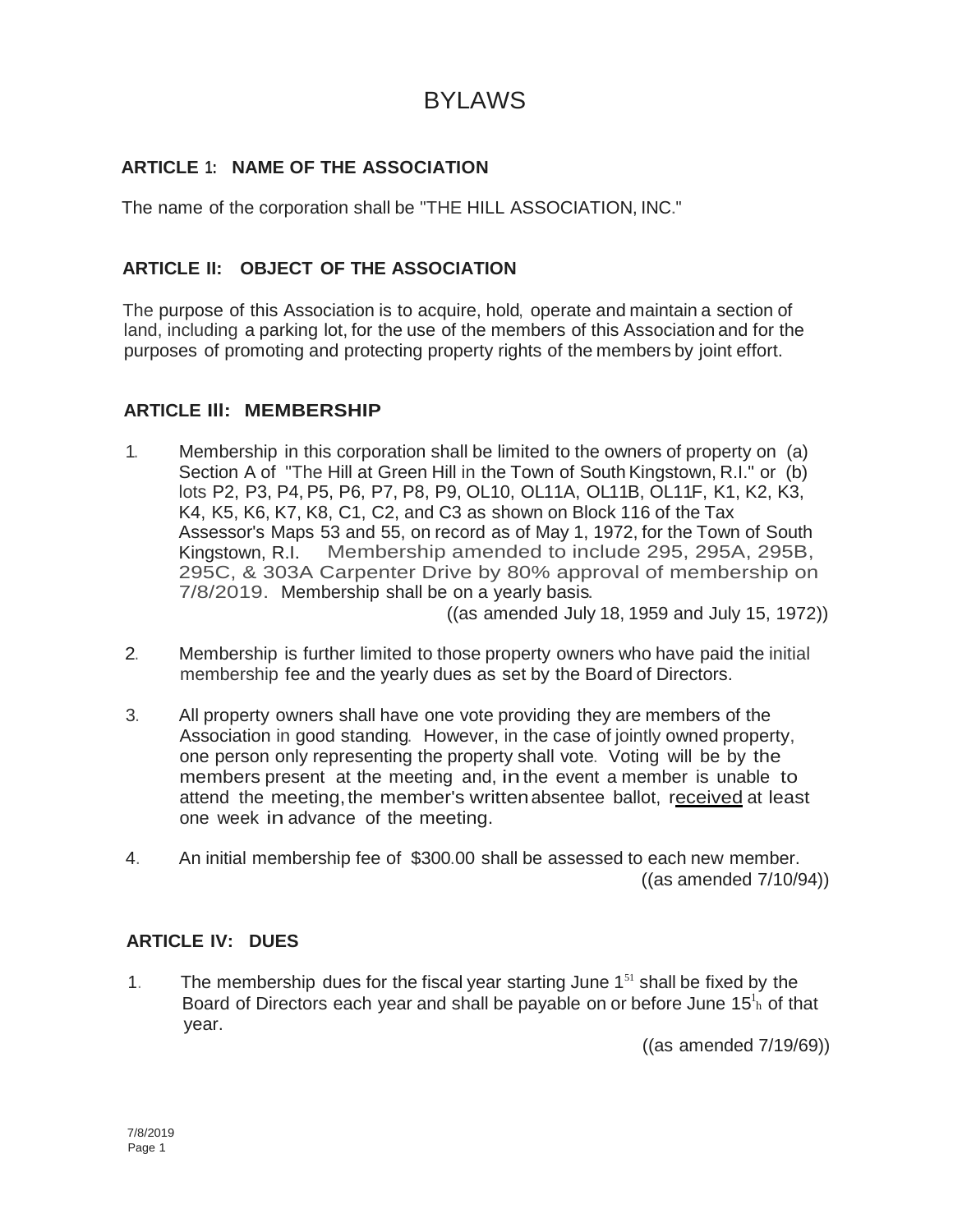2. If a member owns two or more residences/properties or has two residences on one lot, he has the right to request a pass for each and dues shall be assessed on each such residence.

# **ARTICLE V: OFFICERS**

- 1. Officers of the Association shall consist of a President, Vice President, Secretary, Treasurer and one other member who will serve as a director. They shall be elected at the annual meeting and shall hold office for a period of two (2) years.
- 2. Officers shall be nominated from the floor and shall be elected by a majority of those voting and entitled to vote.
- 3. The election of officers shall take place every two (2) years.

# **ARTICLE VI: BOARD OF DIRECTORS**

- 1. The Board of Directors shall consist of the officers of the Association, the President who shall act as chairman, Vice President, Secretary, Treasurer and, in addition, one elected member of the Association.
- 2. They shall serve for a period of two (2) years.

# **ARTICLE VII: DUTIES OF THE OFFICERS AND BOARD OF DIRECTORS**

1. The President shall preside at all meetings of the Association and shall appoint all committee members unless otherwise instructed by vote of the Association. The President shall be the ex officio member of all committees. He/she, together with the treasurer, shall sign all contracts, promissory notes, deeds, mortgages, leases, conveyances and transfers of the Association in accordance with the vote of the members of the Association. In the absence or disability of the Treasurer, the President is authorized to sign checks and make withdrawals from the bank accounts of the Association.

((last sentence amended 7/1916CJ))

- 2. The Vice President shall perform all of the duties of the President in his/her absence or disability.
- 3. The Secretary shall keep accurate records of all meetings of the Association and handle all correspondence and send out notices of the Association.
- 4. The Treasurer shall collect and receive all monies due the Association and deposit them in the bank authorized by the Association. The Treasurer shall use the money subject to the vote of the members of the Association. The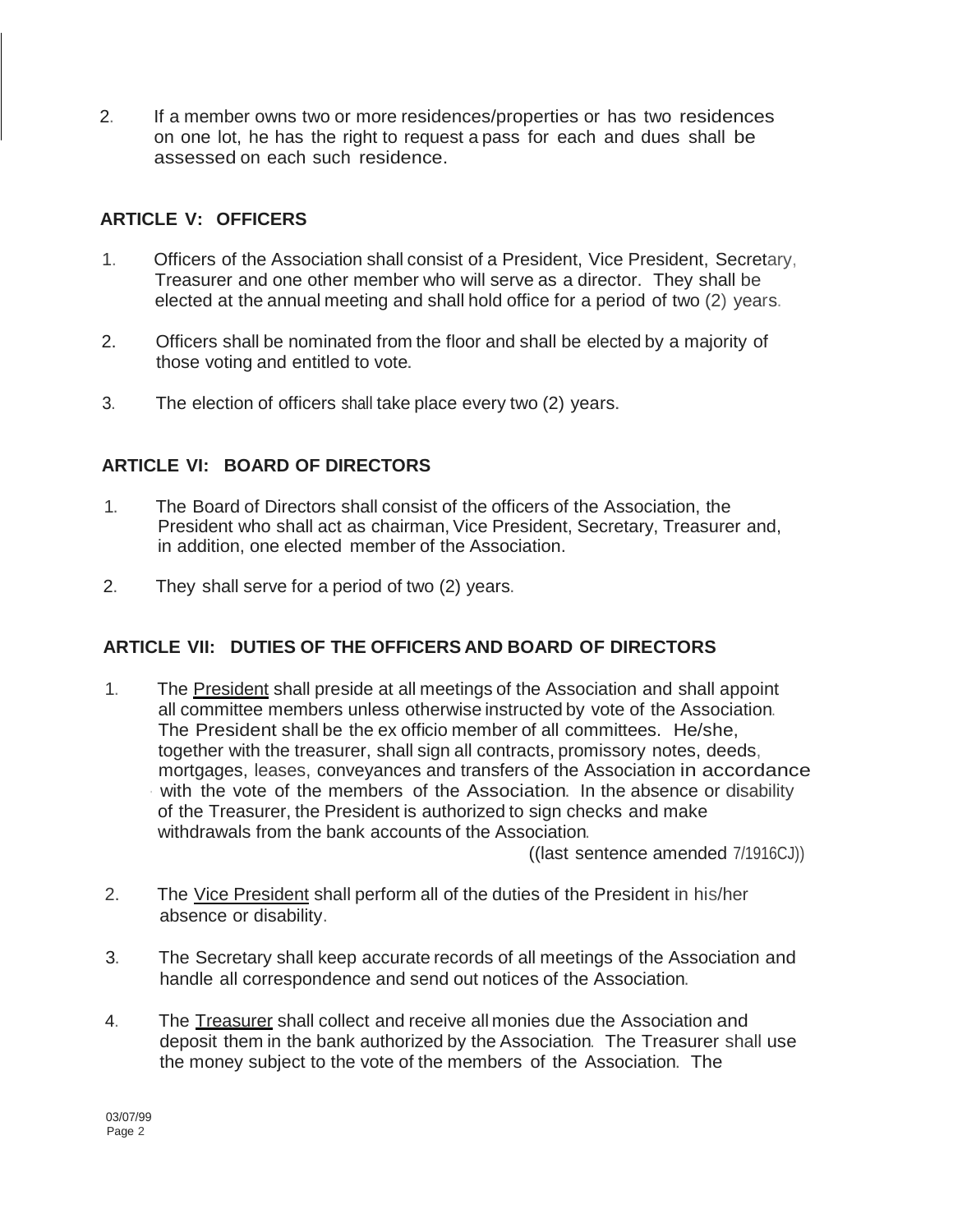Treasurer shall sign with the president all contracts and other papers as mentioned in ARTICLE VII, Section I.

The Treasurer shall keep a correct account of all receipts and disbursements in books provided for that purpose. The Treasurer shall have his signature registered at the bank and shall sign all checks. The Treasurer shall give approved bonds and cost of said bonding shalt be borne by the Association. .

The Treasurer, annually, shall send bills for dues to the members.

5. The Board of Directors shalt meet as often as is necessary for the consideration of the good of the Association and its members.

During the period from September 30th through May 31st, in case of extreme emergency, they shall, with the President, act for and in the name of the Association.

The Chairman shall call the meeting of the Board of Directors.

Three (3) members shall constitute a quorum for the Directors' meeting.

# **ARTICLE VIII: MEETINGS**

1. , The AnnualMeeting of the Association shall be held normally on the second Sunday of July at the residence of the President. He/she shall instruct the Secretary to send written notices of the Annual Meeting to the members, giving the location, date and time, and a meeting agenda.

2. Other meetings may be called by the Board of Directors or the President. Upon the written request of a member accompanied by the signatures of twenty (20) members of the Association submitted to the president or Secretary, a special meeting of the Association shall be called. The Secretary shall send a written notice to all members stating the location, date, .time and purpose of such meeting. Notification of this meeting and the Annual Meeting shall be sent to the members at least six (6) weeks in advance of the meeting.

3. Twenty (20) voting members shall constitute a quorum.

## **ARTICLE IX: COMMITTEES**

1. Committees shall be formed as needed by the President or by vote of the Association.

.3/07/99 page 3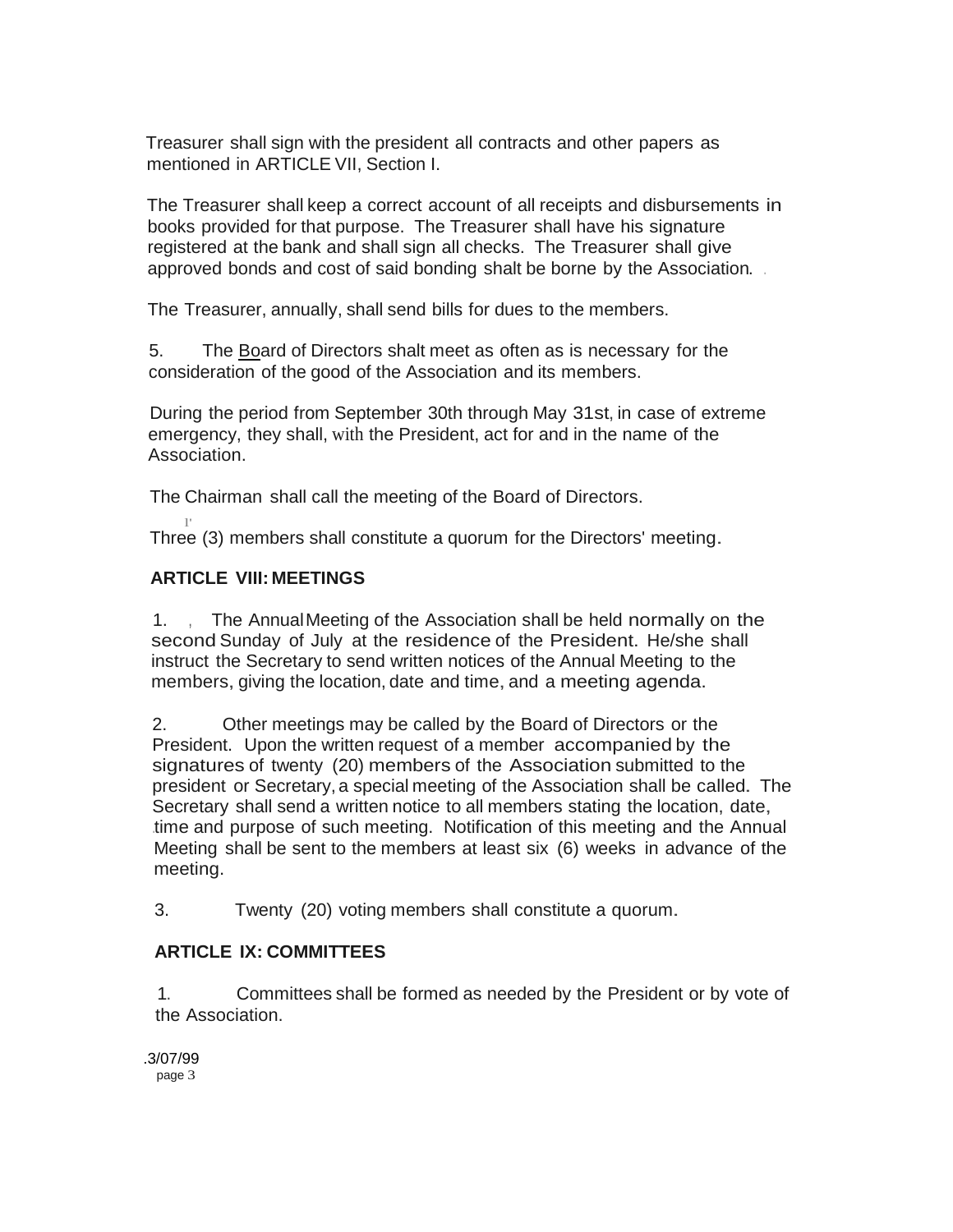# **ARTICLE X: GROUNDS**

The Association grounds may be used only by members in good standing. The grounds shall be under the supervision of the Board of Directors.

# **ARTICLE XI: SUSPENSIONS AND WITHDRAWALS**

1. Any member may be suspended from the Association for nonpayment of dues. He shall be considered in arrears for dues if they are not paid during the fiscal year ending June 1st. Suspended members may be reinstated if they pay unpaid dues or the initiation fee identified in ARTICLE Ill, paragraph 4, whichever is the least.

((as amended 7/10/94))

Members whose actions are not in accord with the bylaws, and for actions considered detrimental to the Association may be temporarily suspended by the Board of Directors.

- 2. A member may be reinstated by a vote of the members at a meeting of the Association.
- 3. Any member in good standing and whose dues are paid through the current fiscal year may withdraw from membership in the Association by giving written notice to the Secretary.
- 4. No refund of dues or any part of them shall be made.

## **ARTICLE XII: SEAL**

The corporate seal shall consist of two concentric circles between which is the following: "THE HILL ASSOCIATION, INC.".

## **ARTICLE XIII: AMENDMENTS AND VOTING RULES**

1. Except for Article Ill, Section I, all propositions for amending or repealing these bylaws or any part thereof shall be proposed in writing by a member of the Association to the Board of Directors and be accompanied by the written signatures of at least twenty (20) members of the Association. Such proposed changes shall be sent in writing by the Board of Directors to the entire membership at least six (6) weeks before the meeting called and they shall be acted upon either at a special meeting or the next meeting of the Association.